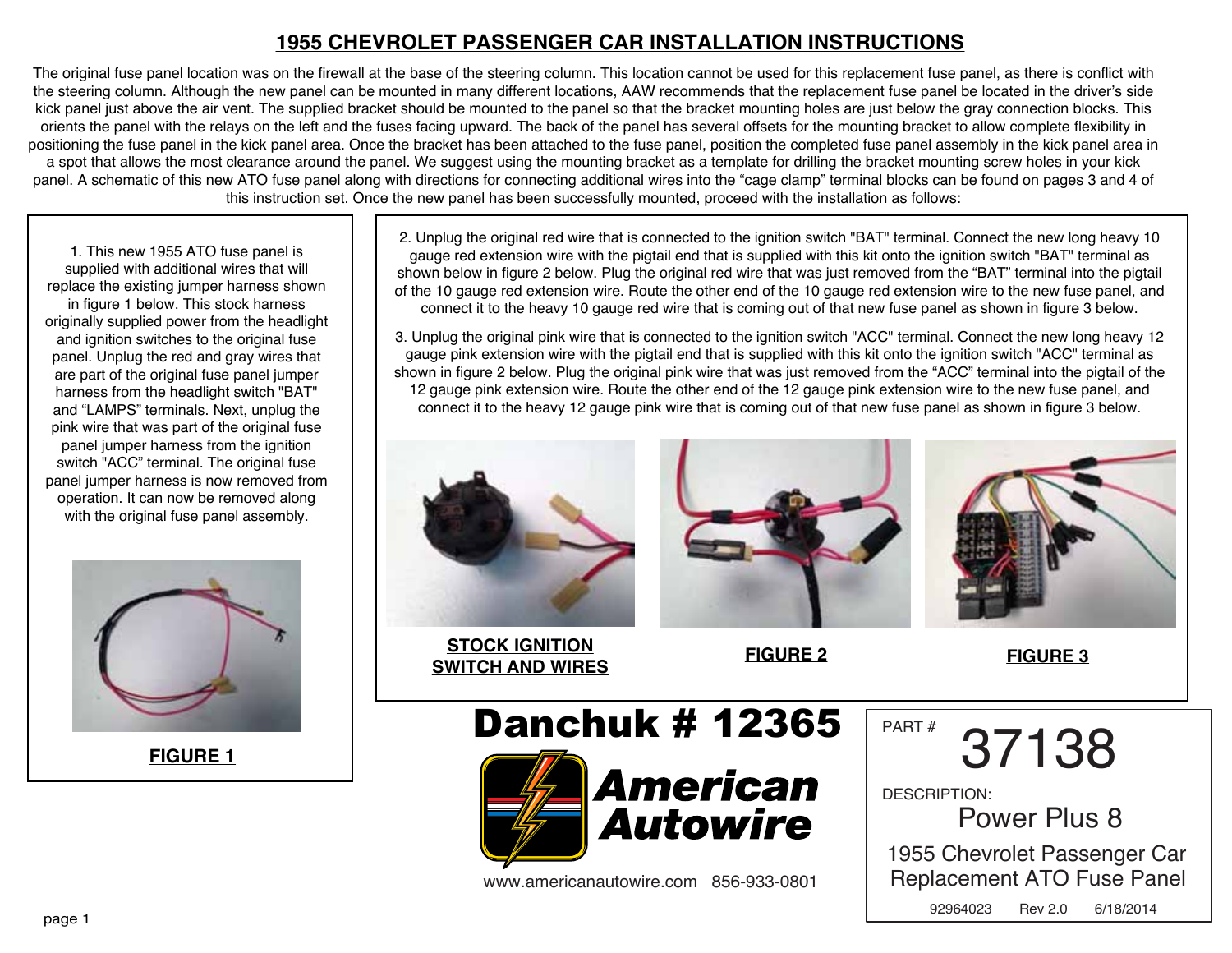## **1955 CHEVROLET PASSENGER CAR INSTALLATION INSTRUCTIONS ....... CONTINUED**

4. Below left you will see the original wiring orientation of the stock lighting switch. Unplug the original gray wire from the dash lamps output on the lighting switch, and replace it with the brown connector end of the dark green jumper wire as shown in figures 4 and 5 below. Route the other end of the dark green extension wire to the new fuse panel, and connect it to the dark green wire that is coming out of that new fuse panel as shown in figures 4 and 5 below. Connect the gray extension wire from the kit to the gray wire that you previously removed from the lighting switch. Route the other end of the gray extension wire to the new fuse panel, and connect it to the gray wire that is coming out of that new fuse panel as shown in figures 3 and 4 below. Additional dash lamp wiring connections can be made by adding wires (not included with this kit) to the slots numbered 3 & 4 on the new ATO fuse panel. The completed operation should look like figure 5 below.



**STOCK LIGHTING SWITCH AND WIRES FIGURE 4 FIGURE 5**







**SUPPLIED ACCESSORY EXTENSION WIRES** 

The following instructions are for rerouting original fuse panel accessory connections to the new fuse panel:

- 1. Connect the light green wire from the new fuse panel to your original light green backup light lead using the supplied extension wire. If you are not using this option, this lead can be left unconnected or it may be used for any other accessory requiring fused ignition (switched) power. Additional ignition fused accessory connections can be made by adding wires (not included with this kit) to the slots numbered 1 & 2 on the new ATO fuse panel.
- 2. Connect the brown wire from the new fuse panel to your original brown heater switch lead using the supplied extension wire. This wire may also be used to supply fused ignition (switched) power to any aftermarket heat or A/C system. Additional ignition fused accessory connections can be made by adding wires (not included with this kit) to the slots numbered 5 & 6 on the new ATO fuse panel.
- 3. Connect the orange wire from the new fuse panel to the existing orange under dash courtesy light lead using the supplied extension wire. If you are not using this option, this lead can be left unconnected or may be used for any other accessory requiring fused battery (hot all the time) power. Additional battery fused accessory connections can be made by adding wires (not included with this kit) to the slots numbered 7 & 8 on the new ATO fuse panel.
- 4. Connect the yellow wire from the new fuse panel to the existing yellow radio lead using the supplied extension wire. (A new terminal and connector have been provided for you in the event that your radio lead has been cut or damaged.) Additional ignition fused accessory connections can be made by adding wires (not included with this kit) to the slots numbered 9 & 10 on the new ATO fuse panel.
- 5. The "cage clamp" terminal blocks on the panel provide additional connections for ignition or battery power. The enclosed chart on page 3 identifies those circuits.
- 6. One Battery Fused relay output has been provided at "cage clamp" terminal block location 15 (relay ground is location 16).
- 7. One Ignition Fused relay output has been provided at "cage clamp" terminal block location 14 (relay ground is location 17).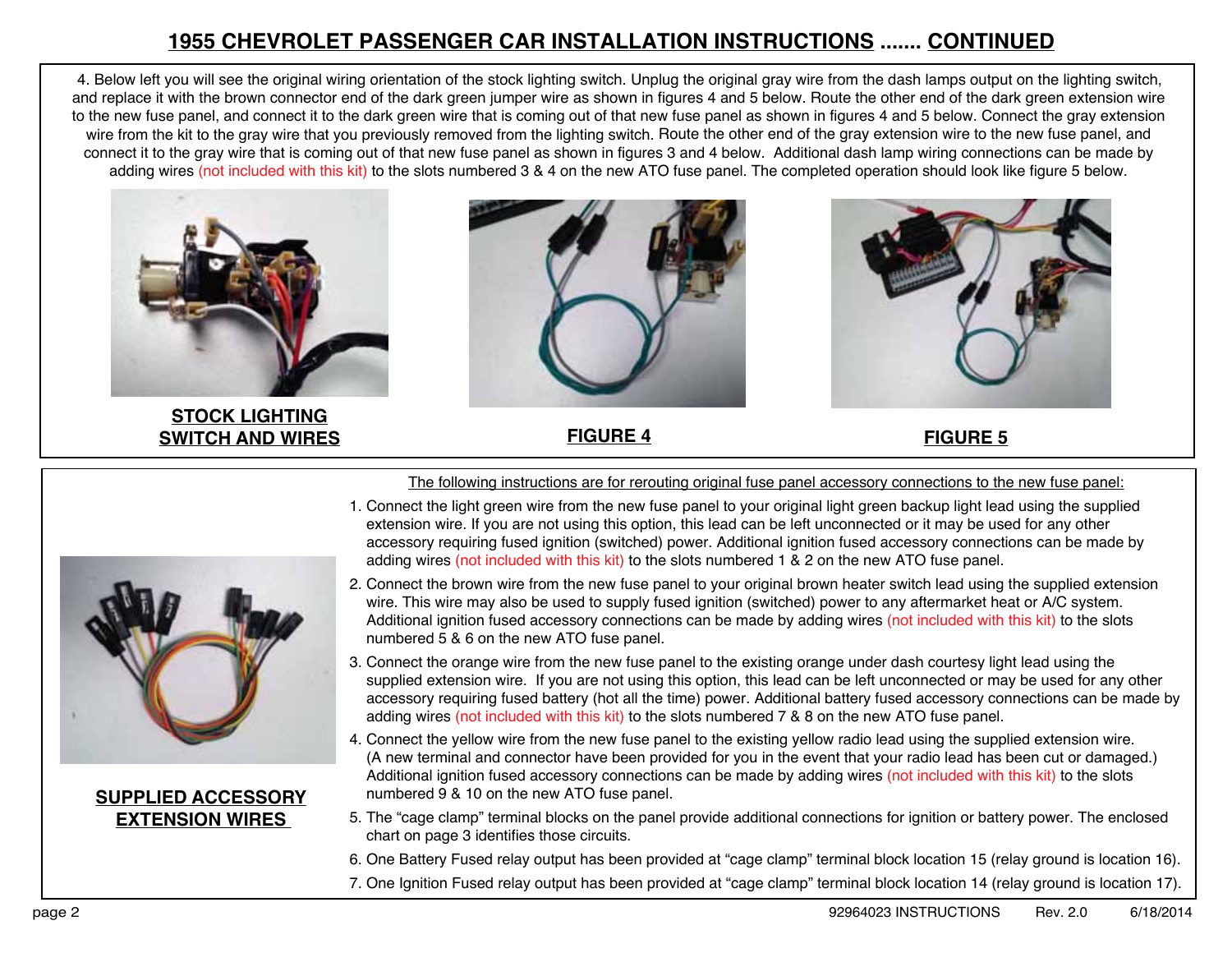